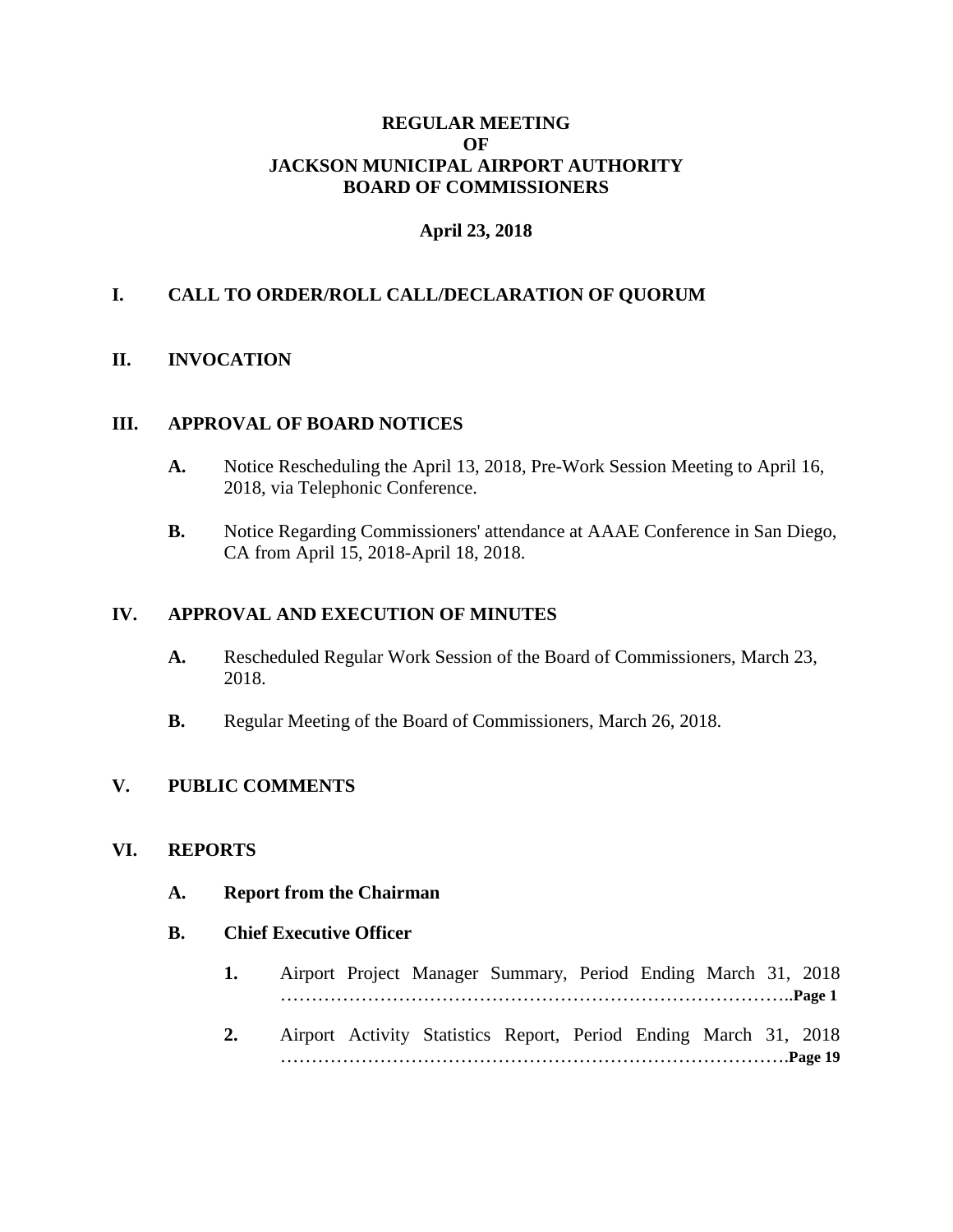**C. Attorney**

# **VII. ACTION ITEMS**

# **A. Financial Matters**

|                | 1. | Financial Reports for March 2018:                                                                                                                                                                 |                                                                                                                                                                                                               |  |
|----------------|----|---------------------------------------------------------------------------------------------------------------------------------------------------------------------------------------------------|---------------------------------------------------------------------------------------------------------------------------------------------------------------------------------------------------------------|--|
|                |    | (a)                                                                                                                                                                                               |                                                                                                                                                                                                               |  |
|                |    | ( <b>b</b> )                                                                                                                                                                                      |                                                                                                                                                                                                               |  |
|                |    | (c)                                                                                                                                                                                               |                                                                                                                                                                                                               |  |
|                |    | (d)                                                                                                                                                                                               |                                                                                                                                                                                                               |  |
|                | 2. | FY 2018 Operating and Maintenance Budget, JMAA: Approval of                                                                                                                                       |                                                                                                                                                                                                               |  |
|                | 3. |                                                                                                                                                                                                   |                                                                                                                                                                                                               |  |
| <b>B.</b>      |    | <b>Construction Projects</b><br>TSA 1 <sup>st</sup> and 5 <sup>th</sup> Floor Renovations, JAN: Authorization to Award<br>Contract (EW-DCS a Joint Venture – Electric Works, Inc. and Diversified |                                                                                                                                                                                                               |  |
|                | 1. |                                                                                                                                                                                                   |                                                                                                                                                                                                               |  |
| $\mathbf{C}$ . |    | <b>Procurements</b>                                                                                                                                                                               |                                                                                                                                                                                                               |  |
|                | 1. |                                                                                                                                                                                                   | Group Health/Dental Insurance Plan, JMAA: Authorization to Procure                                                                                                                                            |  |
| D.             |    | <b>Service Agreements</b>                                                                                                                                                                         |                                                                                                                                                                                                               |  |
|                | 1. |                                                                                                                                                                                                   | Rehabilitation of Runway 11-29, HKS: Authority to Amend Professional<br>Services Contract Agreement; Approval of Additional Engineering,<br>Design, and Related Services Costs; and Approval of the New Total |  |
|                | 2. |                                                                                                                                                                                                   | East Metro Corridor Landscaping Services, JMAA: Authorization to<br>Reject Bids, Re-Advertise for Bids, and Amend the Current Contract                                                                        |  |
|                | 3. |                                                                                                                                                                                                   | Waste Management and Recycling Services, JMAA: Authorization to Issue<br>a RFB, Approval of Estimated Budget Amount, the Proposed Agreement                                                                   |  |